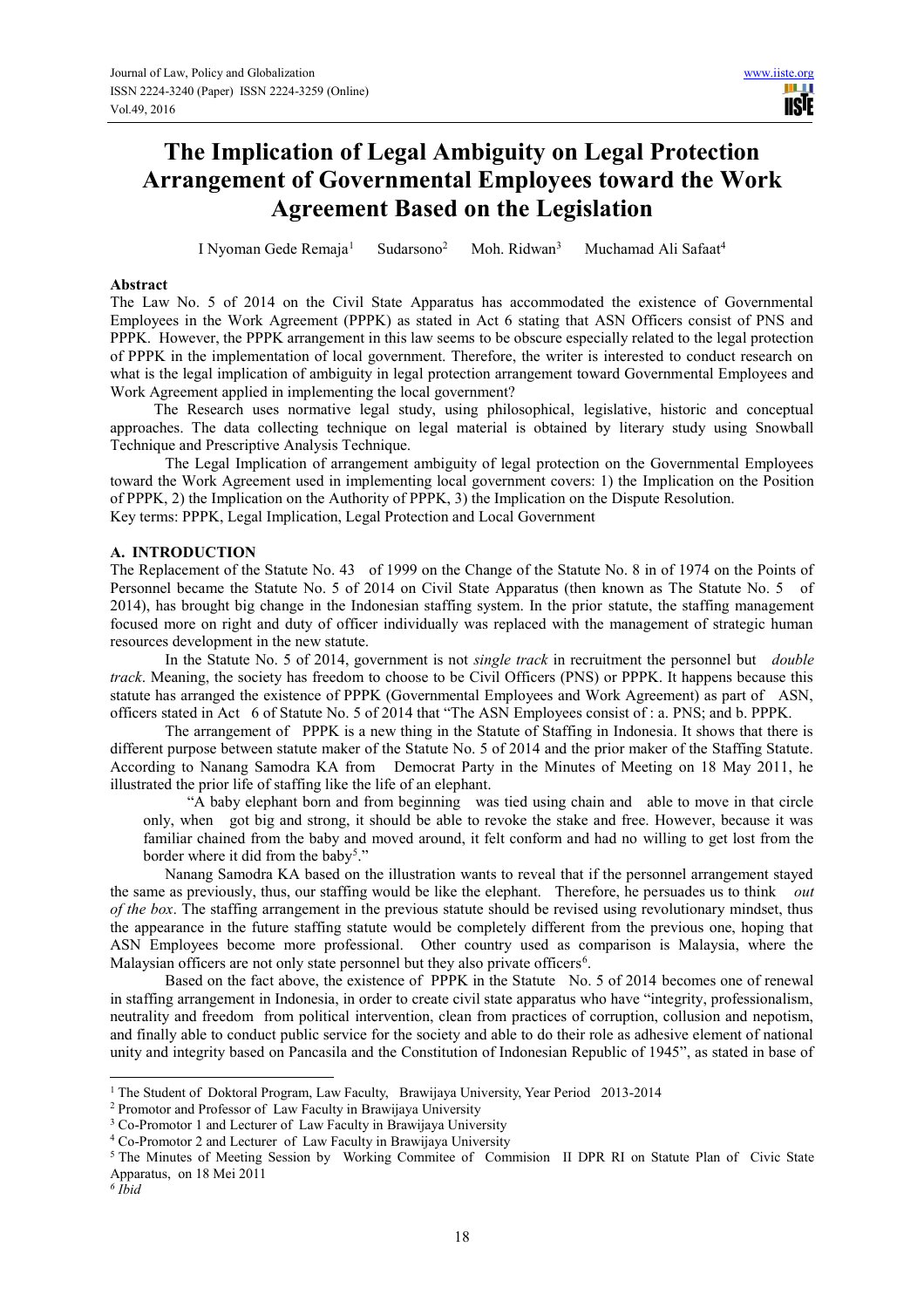#### Statute No. 5 of 2014.

The use of Employees toward Work Agreement in implementing the government actually has appeared before issuing the Statute No. 5 of 2014. Many locals have employed Employees using Work Agreement in implementing local government. However, the existence is not arranged in the Staffing Statute and other legislations, thus, in practice many problems appear, especially in it legal protection.

The Statute No. 5 of 2014 has accommodated the usage of PPPK in conducting the government. There are some reasons used as base of consideration by the government to conduct recruitment of PPPK as stated in The Statute No. 5 of 2014. The reasons appear in Academic Essay of Statute Plan on Civil State Apparatus, as explained as follow:

*First*; spirit "to develop state apparatus that are professional, free from political intervention, clean from KKN, have high integrity and ability and high performance<sup>1</sup>." In order to gain all the things above, it needs employees who are independent and free from any interventions.

*Second*; in developing future government, it needs election of governmental apparatus function, or management function of state governmental policy and function of basic public service. In the Academic Essay of Statute Plan on Civil State Apparatus, the implementation of management function of state governmental policy is conducted by PNS whereas the implementation of function of basic public service is conducted by PPPK.

*Third;* to be more flexible of ASN structure that there always appropriate to dynamic of society, state and nation development, PPPK (contract *government employees*) become a choice, by implementing standard and norm of evaluation like in Private Company. The implementation of this system makes the government has no bond to the officers lives that should be carried all the life such as PNS.

*Fourth;* the officer's management system applied in the Statute No. 5 of 2014 is "the personnel" management system based position as the replacement of career based personal management system<sup>2</sup>." This system gives chance toward personnel recruitment using system of work agreement such as PPPK, because its placement and retirement will be flexible related to the available position.

However, the change of staffing bureaucracy considered better is not followed by better arrangement in the Statute No. 5 of 2014. The legal protection arrangement PPPK in this Statute seems to be vague. The vague legal principle is legal or norm principle which there is no or less certainty in its formula thus multi definition appears, meaning that each person or legal subject can interpret differently toward the related norm. If each person or legal subject has interpreted differently toward a norm, there will be problem in implementing the law.

The vague norm in regulation is normal, for the regulation is made by human who considers having many weaknesses. Paul Scholten stated "the statute is not always clear, it is impossible to give solution to 1001 problems given to the law. It is a dream of the law makers that he has arranged completely all the problems given to them<sup>3</sup>." However, whatever the reason, vague norm results in legal uncertainty, in the end; it creates legal uncertainty and non-achievement.

Based on the fact above, the problem formulation in this study refers to what is the legal implication of ambiguity in legal protection arrangement toward Governmental Officers and Work Agreement applied in implementing the local government?

# **B. Research Purpose**

 $\overline{a}$ 

This study purposes to comprehend and find out the legal implication of uncertainty in arrangement legal protection of the Governmental Officers and the Work Agreement applied in implementing local government.

# **C. Research Methodology**

This research is Normative Legal Research, where the problem lies on its legal norm level. The research approach uses Philosophical, Historical, Statute, and Conceptual approaches. The Primary Legal Material covers the Indonesian Constitution 1945, the Statute No. 12 of 2011, the Statute No. 5 of 2014, the Academicals Paper of Statute Plan on Civil State Apparatus, Meeting Minutes of Discussion Statute Plan ASN, code of Civic Law, and work agreement between governmental official and PPPK. The Data Collecting technique is Literary Study using Snowball technique. The technique of Legal Material Analysis is perspective that analyzes collected legal materials by connecting them to the legal purpose, justice values, validity of legal regulation, legal concepts and norms, thus it results in what the law is and how the norm should be.

<sup>&</sup>lt;sup>1</sup> The Academic Paper of Regulation Plant on Civil State Apparatus, p. 2

<sup>&</sup>lt;sup>2</sup> The Academic Paper of Regulation Plant on Civil State Apparatus, p. 7

<sup>3</sup> Paul Scholten, *Penuntun dalam Mempelajari Hukum Perdata Belanda*, (Yogyakarta: Gadjah Mada University Press, 1993) hlm 3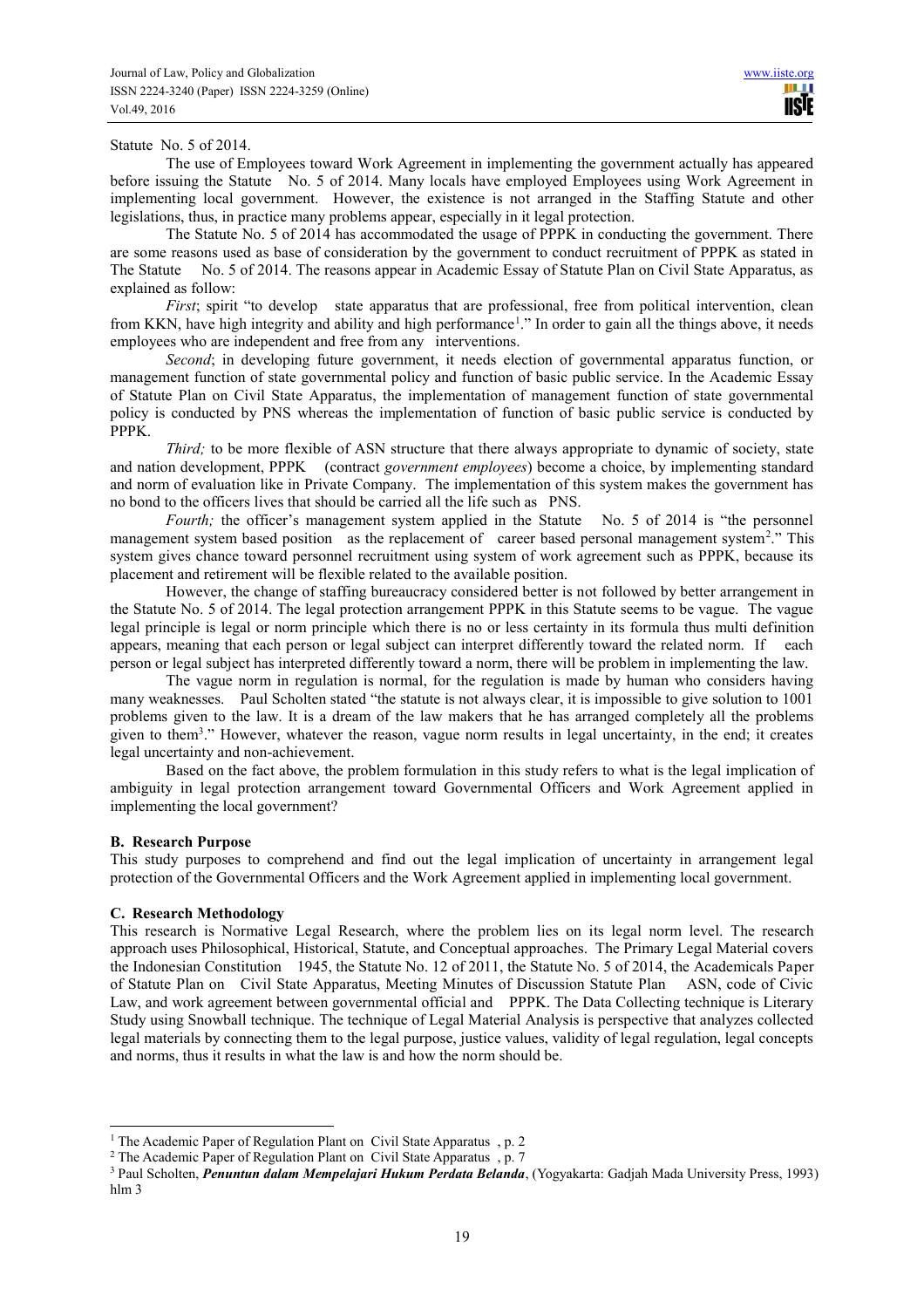# **D. Discussion**

 $\overline{a}$ 

The Legal Implication regards as legal effect resulted from uncertain regulation stated in the statute. In the context of legal protection toward PPPK, it appears vague norm in the Statute No. 5 of 2014. This Vague Norm is imperfection norm. Jeremmy Bentham states that imperfection norm can result from several factors, such as:

- "a. The first level of imperfection covers: having two meaning or ambiguity, *vagueness*, and overly broad sense.
	- b. The second level of imperfection covers: language imprecision, imprecision on significance of something, confusing, incorrect use of punctuation, irregularity<sup>1</sup>."

The available regulation should be perfect without any disablements that it gives legal certainty and can be applied well, thus the society can obey with self-awareness. The Legal Certainty becomes important thing in formulating regulation, because it gives justice for the society. Uncertain norm is easily misused and results in despotism that society justice becomes the victim.

More often, the law formulation having purpose to arrange society life and resolve conflict in the society creates new conflict or problem in social life. Satjipto Rahardjo states "the statute created as means of solving conflict in the same time results in new conflicts. When issued to obtain compliment, however, it results in conflict in the society. Thus, the statute itself keeps potential of conflict<sup>2</sup>."

It is undeniable that law is political product born from various interests, such as: politic, economy, social, culture, value, and religion. Therefore, the legal area is not sterile and unfroze value but it depends on several factors outside the law. In formulating law, the ruling elites has significant role that its legal orientation considers to be elitist, protective and defensive to their interests. Other characteristic is product resulted has multi-understandings, thus in its implementation, it needs interpretation and it often comes from the rulers<sup>3</sup>. The opinion describes that when the legal politic in formulating regulation is full of different interest's even more contradictive one and another, the result would be uncertain regulation product. This regulation product finally reveals in society where there is no legal certainty.

According to Bagir Manan, a good product of regulation should fulfill several elements, such as:

- "1. Its formulation is systematic, with simple and standard language
	- 2. As principle, it has ability to obtain efficiency and effectiveness in form of regularity and justice
	- 3. As social symptom, it refers to views of life manifestation, legal consciousness, and sense of social justice
	- 4. As legal subsystem, it describes a regular system series of available legal systems<sup>4</sup>."

In the context of legal protection toward PPPK, the problem appears in normative law such as Vague Norm or Vagueness of Norm in regulation related to the legal protection of PPPK in conducting the local government. This Vagueness of Norm gives legal implications toward existence of PPPK in conducting the local government. The legal implications are:

#### **1. The Legal Implication toward the Position of PPPK**

PPPK, according to the writer, consists of 2 (two), namely Officers with Work Agreement before and after the statute No. 5 of 2014 being issued. Therefore, its legal implication toward PPPK position covers into 2 (two), as follows:

a. The legal implication toward Officers position with work agreement before the statute No. 5 of 2014 being issued.

b. As stated in background, empoyees and work agreement has already existed before the government issues and approves the statute No. 5 of 2014 known as Contract employees.

In Act 7 verse (2) of the Statute No. 5 of 2014, it states that PPPK is "ASN Officers appointed as employees using work agreement by staff Development Officer based on the needs of Governmental Institution and the Regulation." Meaning, PPPK in the statute is employee appointed using work agreement by the Staff Development Officer and considers being ASN employees. Therefore, Employee with Work Agreement before the statute No. 5 of 2014 being issued is not recognized by this Statute, because he or she is appointed by Staff Development Officer and not ASN employees.

The Statute does not decide the status of employee with Work Agreement before the statute No. 5 of 2014 being issued, whereas they have existed and worked in governmental institution, with many in number. Then, what about their future fate and the governmental responsibility to protect employees' job is questionable.

<sup>1</sup> Wasis Susetio, *Pergeseran Politik Hukum Penguasaan Negara dalam Undang-Undang Minyak dan Gas Bumi Berbasis Kemakmuran Rakyat*, Desertasi, (Malang, Universitas Brawijaya, 2014), hlm 289-290

<sup>2</sup> Satjipto Rahardjo, *Penyusun Undang-Undang yang Demokratis*, Makalah dalam Kongres Assosiasi Hukum Indonesia, (Semarang, Fakultas Hukum Undip, 15-16 April 1998), hlm 3

<sup>3</sup> H. Juniarso Ridwan dan Achmad Sodik Sudrajat, *Hukum Administrasi Negara dan Kebijakan Layanan Publik*, (Bandung:Nuansa Cendekia, 2014), hlm 217

<sup>4</sup> Bagir Manan dan Kuntana Magnar, *Beberapa Masalah Hukum Tata Negara*, (Bandung: Alumni, 1997), hlm 260-261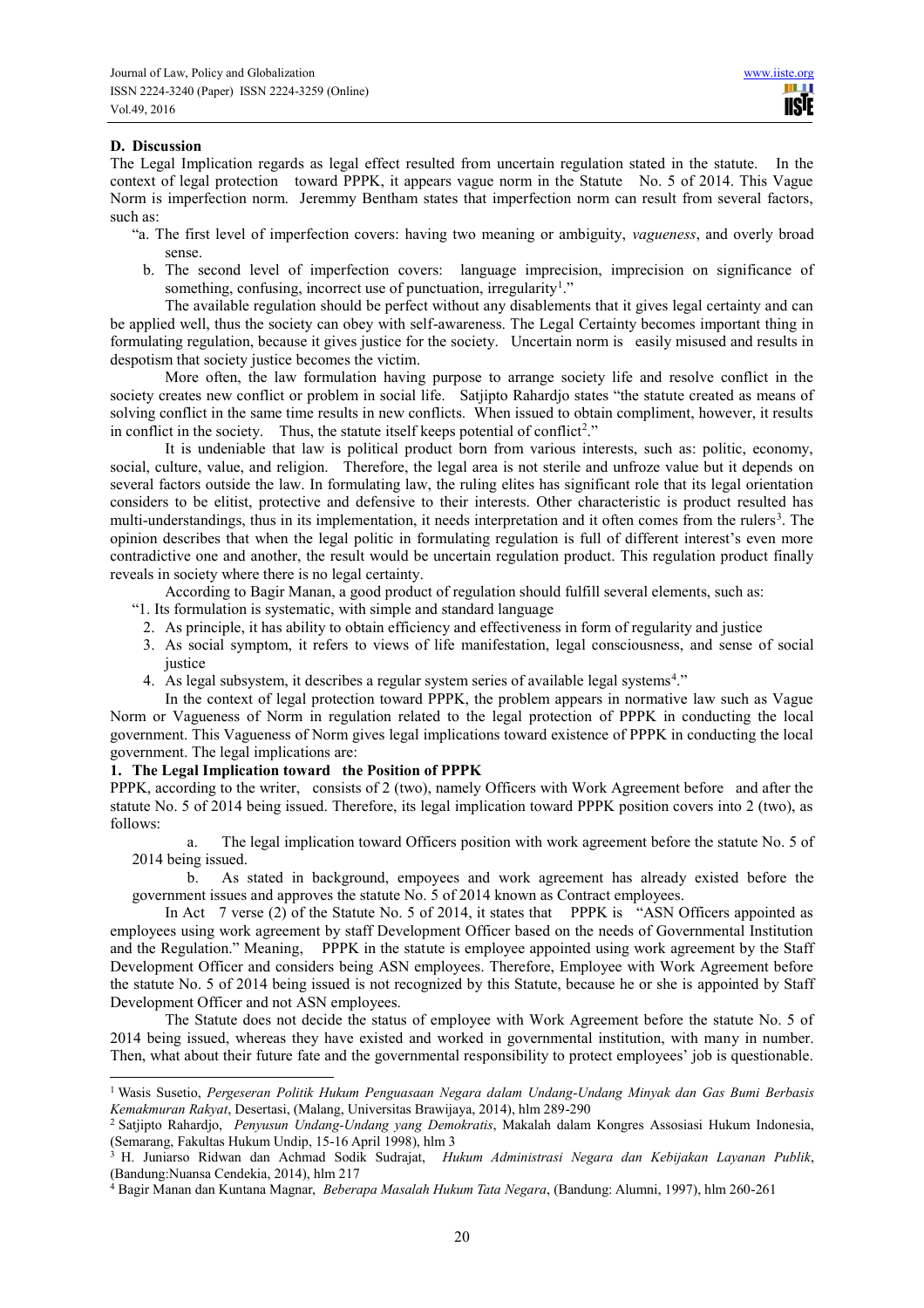In the constitution, it clearly explains that state duty is to guarantee good job and life for the citizen. If in the institution, the government has no power to give protection guarantee of the citizen's job, to whom the citizen in this case employee of work agreement asks for protection about their future work.

Based on legal state context, it states that any deed or action commits and will commit by government should be based on the law or regulation applied, including giving legal protection to governmental employees. Because it is stated in regulation, the government will not able to conduct legal action to give legal protection toward employees with work agreement before the statute No. 5 of 2014 being issued.

It of course results in legal implication toward the existence of employees with work agreement before the statute No. 5 of 2014 being issued. The legal implication is explained as follow:

- 1. The employees with Work Agreement existed and applied in implementing local government before the Statute No. 5 of 2014 issued has no clear of legal base. While staffing regulation has never discussed on employee with work agreement or the same kind, the Statute No. 5 of 2014 does not discuss on status and the future of them either.
- 2. The Governmental Regulation No. 48 of 2005 in Act 8 actually has forbidden recruitment honorary employees or other. The honorary employees or other include "assistant teacher, honorary teacher, wiyata bhakti teacher, honorary employees, contract employees, outsorcing employees and other kinds of employees", as stated in Regulation No. 48 of 2005. Contract employees are employees who work in governmental institution and appointed using work agreement, including employees forbidden appointed based on the regulation. Therefore, recruitment of Employees with Work Agreement to be employed in governmental institution considers contradicting and violating Act 8 of Governmental Regulation No. 48 of 2005.
- 3. The legal certainty toward legal protection in line with working continuity for them is unclear. If the employees' work contract can be continued by government or ended after the work contract finishes, it becomes big question for the employees. If the government does not continue their contract or fire them after their contract ends, the government will fire hundreds or even thousands of employees who work in the institution. Its social effect refers to much unemployment because of the governmental action. Then, the duty of government to give jobs and better life for its citizen does not work well.
- c. Legal implication toward position of PPPK after the Statute No.5 of 2014 issued.

In the Statute No. 5 of 2014, it has discussed on PPPK position, however as explained before, the arrangement of legal protection PPPK in the statute is vague, thus it results in legal implication toward PPPK position as follow:

- 1. Inconsistency in Act 98 verse (1) the Statute No. 5 of 2014 on appointment PPPK candidate Decision of Staff Development Officer, using PPPK recruitment based on work agreement.
- 2. Appointment of PPPK with certain duration minimum 1 year implies toward continuity of employees position as governmental employees.
- 3. Appointment of PPPK with duration minimum 1 year gives chance for the governmental officer to do injustice behavior toward PPPK.

# **2. The Law Implication toward the Authority of PPPK**

In appointment of PPPK using work agreement system in governmental institution, this authority becomes significant topic to discuss. It results from ambiguity on whether PPPK is public employees, meaning that it can receive authority or task delegation from higher officer or institution (correlation of superior and subordinates). Perhaps, PPPK considers as the third party working job as stated in its work agreement. Thus, it is not easy to delegate authority or task to PPPK outside the contract.

The legal implication on PPPK authority covers 2 things:

1. The legal basic on the authority given to PPPK in the Statute No. 5 of 2014 is vague.

In the Statute No. 5 of 2014, it unclearly states on authority of PPPK. Act 9 verse (1) the Statute No. 5 of 2014 states that "ASN employees conduct policy decided by chief of governmental institution." Act 10 of the Statute No. 5 of 2014 discusses on ASN function<sup>1</sup> and Act 11 talks about tasks of ASN<sup>2</sup>. PPPK as part of ASN employees, that its function and task are stated in Act 10 and 11 of the Statute No. 5 of 2014.

Out of three functions, the first one, to conduct public policy, becomes the writer's consideration in line with PPPK position as governmental employees with work agreement. Compared with PNS, PPPK has many

 $\overline{a}$ 

c. Adhesive and unifying country.

<sup>&</sup>lt;sup>1</sup> Act 10 the Statute No. 5 of 2014 states that ASN employees has function as:

a. Excecutor of public policy;

b. Public servant; and

<sup>&</sup>lt;sup>2</sup> Act 11 the Statute No. 5 of 2014 states ASN employees have to:

a. Conduct public policy made by Staff Development Officer based on the regulation;

b. Give public service profesionally and qualified; and

c. Keep unity and integrity of Indonesian Republic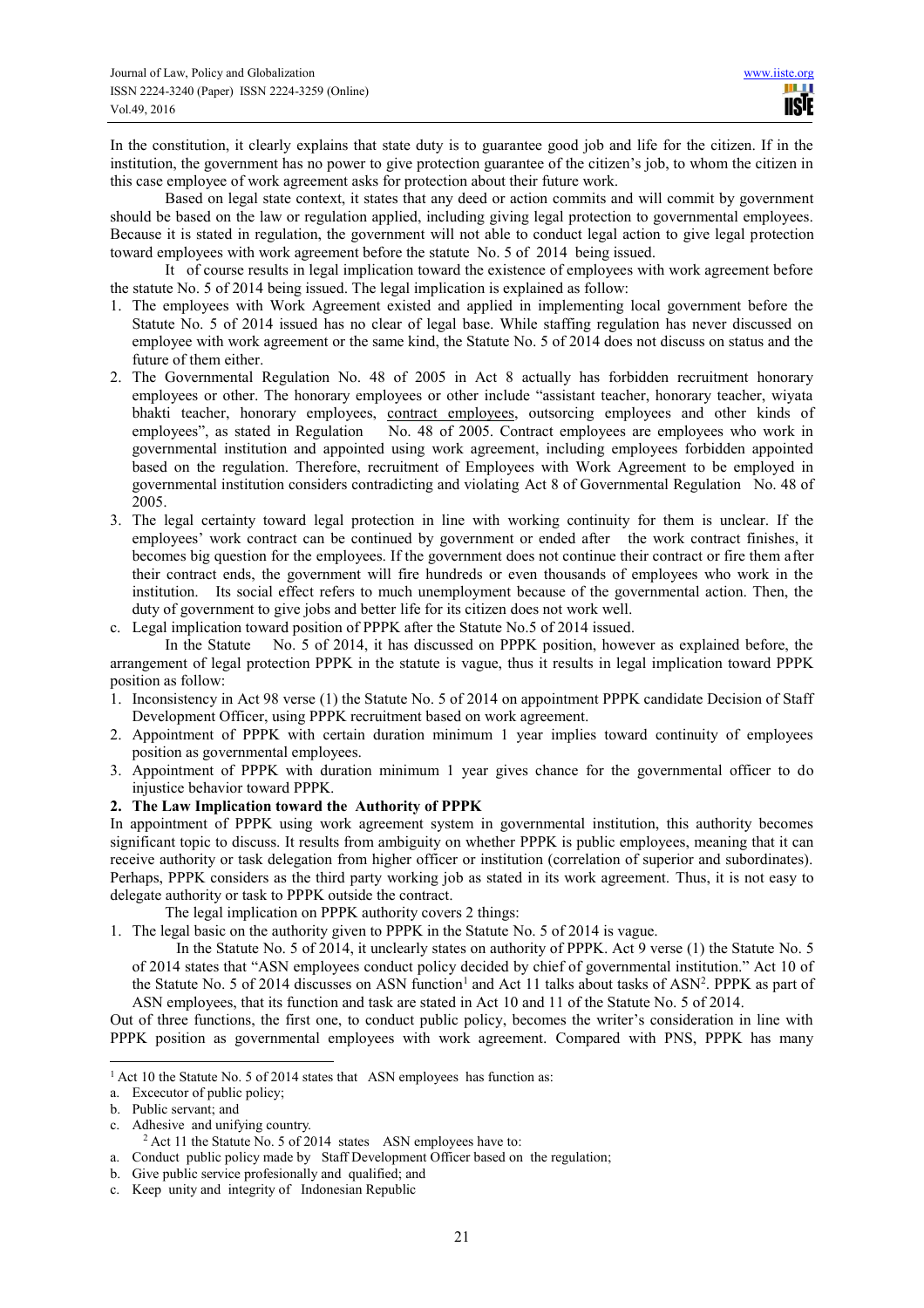differences. PNS recruited with Decree or in area of public legal of course has no problem in conducting the three functions as stated in Act 10 of the Statute No. 5 of 2014. However, PPPK based on work agreement or in area of civil Law faces some obstacles in conducting its function as executor of public policy.

The obstacles probably faced by PPPK in conducting function as executor of public policy include:

- 1. In conduct public policy, the employees do public legal actions. The actions are command or forbid the society to do or not to do something. These actions mean widely to general or public interests. Based on the controversy in meeting minutes, PPPK is focused on certain jobs or very operationally technical and in certain period of time<sup>1</sup>.
- 2. In conducting public policy, it possible appears problem or contradiction with society related to public actions, how its resolution mechanism and sanction are given to PPPK.
- 2. the overlapping authority appears between PPPK and PNS because there is no classification authority between them in the Statute No. 5 of 2014. It happens because function, task, and role arranged in Chapter IV of the Statute No. 5 of 2014 relates to function, task, and role ASN where PNS and PPPK discuss. In other hand, mechanism of PNS and PPPK appointment is different; PNS refers to Public Law that its appointment based on Decree, while PPPK refers to Civil Law that its appointment based on Paper of Work Agreement. .

# **3. The Law Implication toward Dispute Resolution**

The dispute resolution discussed in the Statute No. 5 of 2014 as stated in Act 129 is:

- "(1) the dispute of ASN employees is resolved using administrative effort.
	- (2) The administrative effort states in verse (1) include administrative objection and appeal.
	- (3) The objection stated in verse (2) is applied written using reasons of objection given to Officer who has authority to punish and its copy given to the same Officer.
	- (4) Administrative appeal in verse (2) is given to consideration board of ASN.
	- (5) Board of ASN in verse (2) and (4) are discussed in Governmental Regulation."

In the Statute No. 5 of 2014, it only discusses dispute resolution of ASN employees through Administrative Effort, and does not talk about Court Means. Based on debate of formulating the Statute No. 5 of 2014 in Working Committee Meeting on Statute Plant toward Civil State Apparatus in December 13 2013, it agreed that dispute resolution of Civil State Apparatus would be solved through administrative effort, that were administrative objection and appeal<sup>2</sup>. The reason revealed in the meeting states that resolution through court way costs a lot of money and may result in negative image for Administrative Officer which decision sued in Administrative Court (PTUN)<sup>3</sup>.

According to the researcher, consideration of not follow court way in solving problem ASN should related not only on expensive cost and keeping the image of Administrative Officer, but also other aspects such as objectivity in solving the dispute by governmental officer, sense of employees justice for example in their effort they do not get justice and others. Thus, this regulation results in big legal consequence.

The legal implication of regulation in dispute resolution for ASN especially PPPK if it happens dispute with Governmental Officer, describes as follow:

- 1. The confusion in applying law results from Act 129 of the Statute No. 5 of 2014 that only discusses dispute resolution by administrative way, while the Statute No. 30 of 2014 and the Statute No 5 of 1986 juncto The Statute No. 9 of 2004 juncto The Statute No. 51 of 2009 states that Administrative dispute resolution including staffing dispute can solve by administrative and court ways. The administrative way in the Statute No. 5 of 2014 has different mechanism compared with the same way based on the Statute No. 5 of 1986.
- 2. Disputed employees will find difficulty to get fair and objective resolution if its dispute resolution gets from administrative way only, where the responsible institution is governmental institution and the defendant is the governmental official.
- 3. In line with PPPK, the Statute No 5 Year 2014 does not give explanation on Paper of Work Agreement as legal basic of working relation between governmental officer and PPPK, whether it can be object of suit in ASN dispute or not. Whereas in Act 2 part a of the Statute No. 9 of 2004, it states that the Decision of State Administrative considered as action of civil law is not included as definition of State Administrative Decision according to the regulation.
- 4. This arrangement does not give legal certainty for legal protection of ASN employees especially PPPK in line with dispute between governmental officer and ASN employees.

 $\overline{a}$ 

<sup>1</sup> Risalah Sidang Rapat Panitia Kerja Komisi II DPR RI Rancangan Undang-Undang tentang Aparatur Sipil Negara, tanggal 2 Pebruari 2012

<sup>2</sup> Risalah Sidang Rapat Panitia Kerja Rancangan Undang-Undang tentang Aparatur Sipil Negara (Bidang Pemerintahan dalam Negeri, Otonomi Daerah, Aparatur Negara dan Reformasi Birokrasi, Kepemiluan, Pertanahan dan Reforma Agraria), tanggal 13 Desember 2013

<sup>3</sup> *Ibid*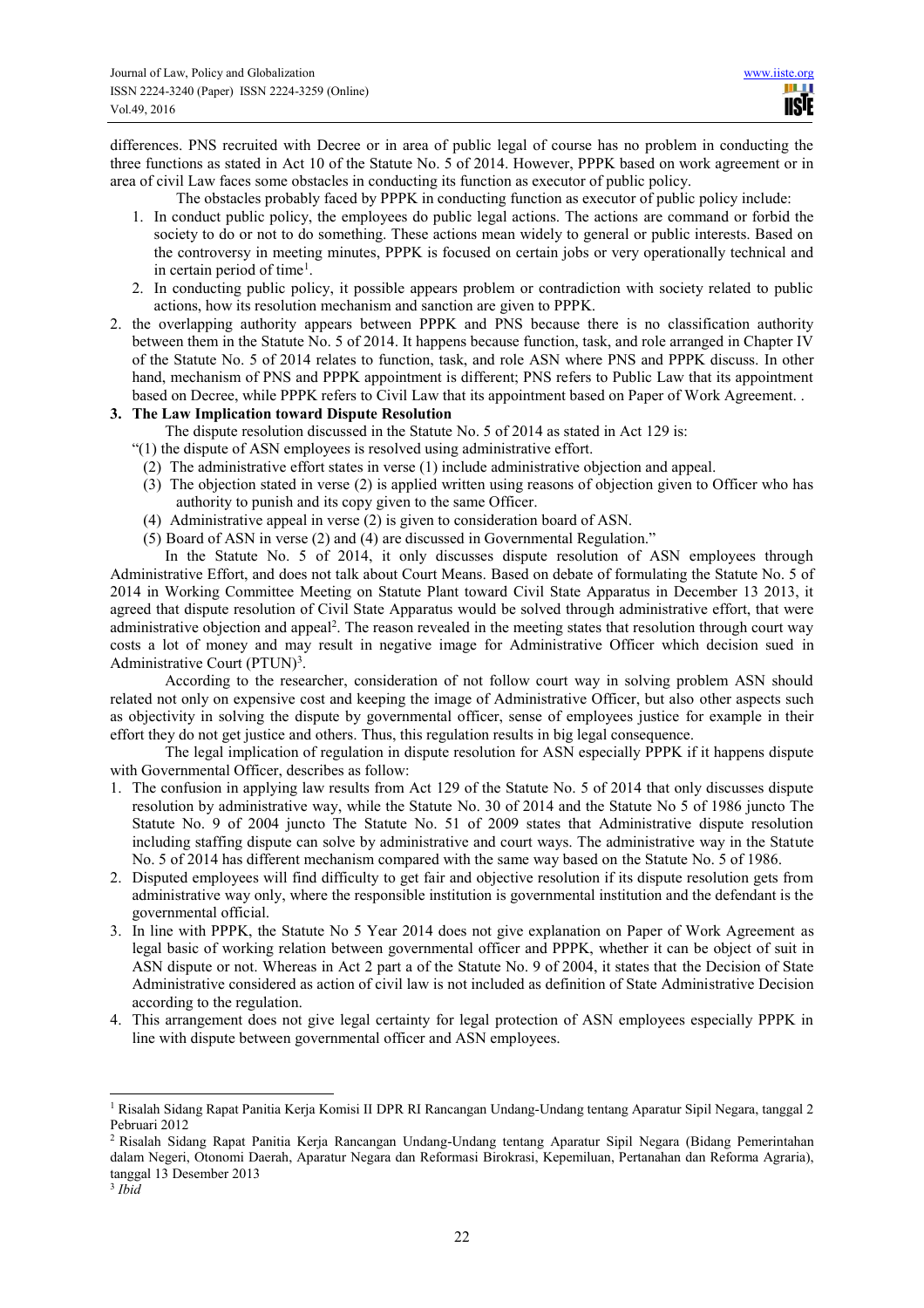# **E. Summary**

The Legal implication of uncertainty in legal protection arrangement for Governmental Employees with Work Agreement employed in local government refers to:

- a. Imply to position of PPPK
	- 1. The legal implication toward Employees Position with Work Agreement applied in local government before the Statute No 5 of 2014 are:
		- The existence of PPPK has no clear legal basic.
		- The appointment of PPPK to work in governmental institution is against and violates Act 8 Governmental Regulation No. 48 of 2005 that forbid appointment Honorary Labor or any kind of them, including Employees with Work Agreement.
		- The legal certainty toward legal protection related to working continuity becomes unclear.
	- 2. The legal implications toward Position of PPPK after the Statute No. 5 of 2014 are:
		- The inconsistency of Act 98 verse (1) the Statute No. 5 of 2014 on appointment of PPPK candidate with Decision of Staff Development Officer and PPPK appointment based on work agreement.
		- Appointment of PPPK with duration minimum 1 year implies to continuity of employees position as governmental employees and gives chance for the governmental officer to do injustice action to PPPK.
- b. Imply to Authority of PPPK, the legal implication includes:
	- 1. The legal basic on authority given to PPPK in the Statute No. 5 of 2014 is vague.
	- 2. It may cause overlapping authority between PPPK and PNS, because there is no classification of authority between PPPK and PNS the Statute No. 5 of 2014.
- c. Imply to Dispute Resolution

The arrangement of dispute resolution in Act 129 of the Statute No. 5 of 2014 may result in problem in its legal practice, such as:

- 1. Resulting in confusion in legal application.
- 2. PPPK finds difficulty in solving the dispute in justice and objective ways.
- 3. The Statute No. 5 of 2014 does not explain if the Paper of Work Agreement as the basic of work relation between governmental officer and PPPK can be object of suit in ASN dispute or not.

## **Bibliography**

Bagir Manan dan Kuntana Magnar, *Beberapa Masalah Hukum Tata Negara*, Bandung: Alumni, 1997

- H. Juniarso Ridwan dan Achmad Sodik Sudrajat, *Hukum Administrasi Negara dan Kebijakan Layanan Publik*, Bandung:Nuansa Cendekia, 2014
- Paul Scholten, *Penuntun dalam Mempelajari Hukum Perdata Belanda*, Yogyakarta: Gadjah Mada University Press, 1993
- Satjipto Rahardjo, *Penyusun Undang-Undang yang Demokratis*, Makalah dalam Kongres Assosiasi Hukum Indonesia, (Semarang, Fakultas Hukum Undip, 15-16 April 1998),
- Wasis Susetio, *Pergeseran Politik Hukum Penguasaan Negara dalam Undang-Undang Minyak dan Gas Bumi Berbasis Kemakmuran Rakyat*, Desertasi, Malang, Universitas Brawijaya, 2014

#### **Regulations**

- Undang-Undang Nomor 5 Tahun 2014 tentang Aparatur Sipil Negara (Lembaran Negara Republik Indonesia Tahun 2014 Nomor 6, Tambahan Lembaran Negara Republik Indonesia Nomor 5494)
- Undang-Undang Nomor 30 Tahun 2014 tentang Administrasi Pemerintahan (Lembaran Negara Republik Indonesia Tahun 2014 Nomor 292, Tambahan Lembaran Negara Republik Indonesia Nomor 5601)
- Undang-Undang Nomor 12 Tahun 2011 tentang Pembentukan Peraturan Perundang-undangan ( Lembaran Negara Republik Indonesia Tahun 2011 Nomor 82, Tambahan Lembaran Negara Republik Indonesia Nomor 5234)
- Undang-Undang Nomor 5 Tahun 1986 tentang Peradilan Tata Usaha Negara (Lembaran Negara Republik Indonesia Tahun 1986 Nomor 77, Tambahan Lembaran Negara Republik Indonesia Nomor 3344), sebagaimana diubah dengan Undang-Undang Nomor 9 Tahun 2004 tentang Perubahan atas Undang-Undang Nomor 5 Tahun 1986 tentang Peradilan Tata Usaha Negara ( Lembaran Negara Republik Indonesia Tahun 2004 Nomor 35) dan diubah lagi dengan Undang-Undang Nomor 51 Tahun 2009 tentang Perubahan Kedua atas Undang-Undang Nomor 5 Tahun 1986 tentang Peradilan Tata Usaha Negara (Lembaran Negara Republik Indonesia Tahun 2009 Nomor 160, Tambahan Lembaran Negara Republik Indonesia Nomor 5079)
- Peraturan Pemerintah Republik Indonesia Nomor 48 Tahun 2005 tentang Pengangkatan Tenaga Honorer menjadi Calon Pegawai Negeri Sipil ( Lembaran Negara Republik Indonesia TAhun 2005 Nomor 122, Tambahan Lembaran Negara Republik Indonesia Nomor 4561)
- Risalah Sidang Rapat Panitia Kerja Komisi II DPR RI Rancangan Undang –Undang tentang Aparatur Sipil Negara, tanggal 18 Mei 2011